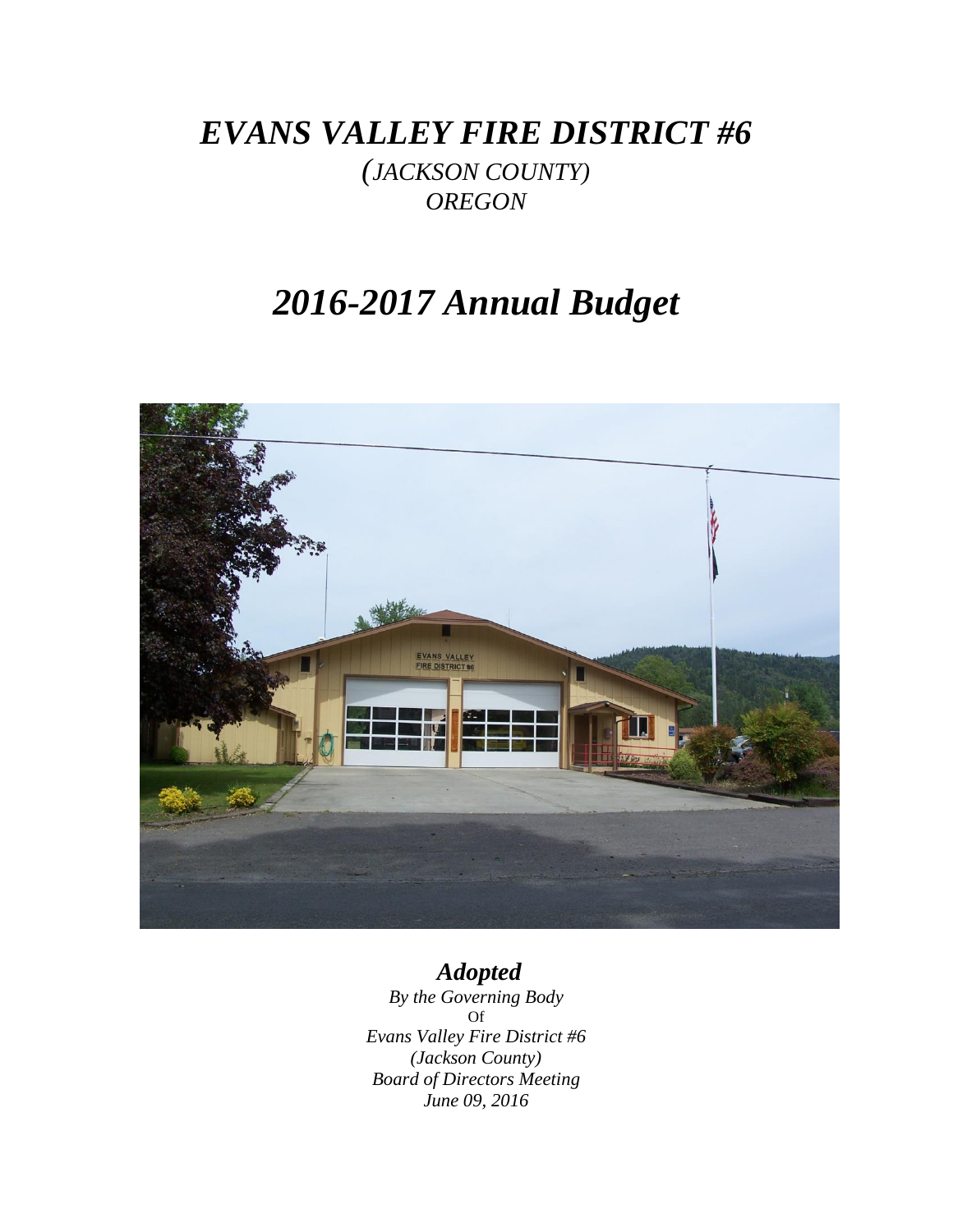## **EVANS VALLEY FIRE DISTRICT #6 (JACKSON COUNTY) OREGON**

## **ANNUAL BUDGET 2016-2017 FY**

**Budget Committee Members**

**Keith Lynn** *Board of Directors Chair*

Sherill Boots Larry Tuttle Paul Ream

*Board Members Citizen Members* Dennis Feeley Kathryn Henning Dale Ten Broeck Wanda Hutchings Patricia Ott

### *District Staff*

William Fuller Fire Chief & Budget Officer Travis Crume Captain /EMT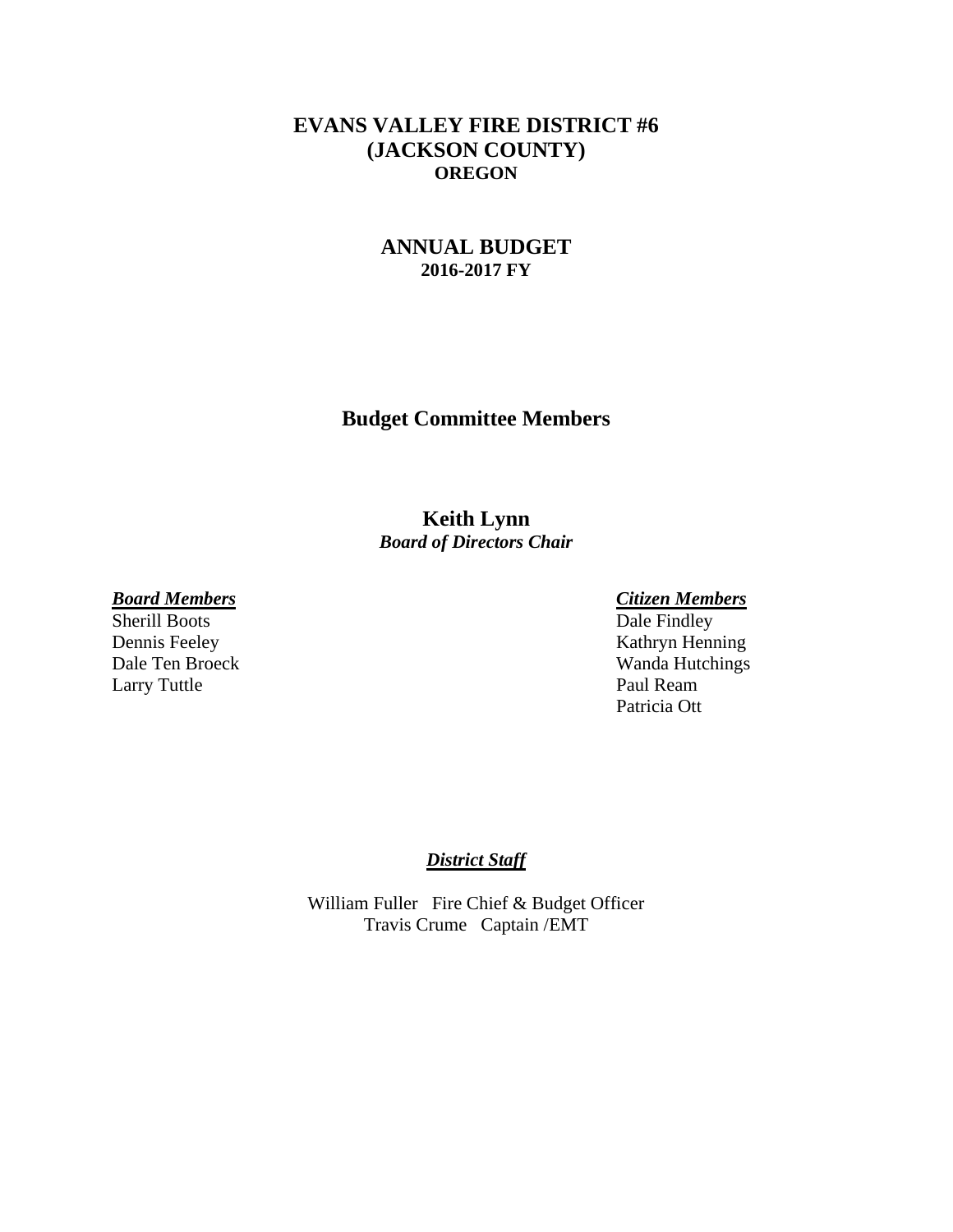## EVANS VALLEY FIRE DIST. # 6 Budget Calendar 2016-2017 Budget

|    | 1. Appoint budget officer.                                                                                    | February 11, 2016    |
|----|---------------------------------------------------------------------------------------------------------------|----------------------|
| 2. | Prepare proposed budget.                                                                                      | February/March, 2016 |
| 3. | Publish 1 <sup>st</sup> notice of budget committee meeting.<br>(5 to 30 days before the meeting)              | April 13, 2016       |
| 4. | Publish 2 <sup>nd</sup> notice of budget committee meeting.<br>(At least 5 days after 1 <sup>st</sup> notice) | April 20, 2016       |
| 5. | Budget committee meeting.                                                                                     | April 28, 2016       |
| 6. | Second budget committee meeting.<br>(If needed)                                                               | May 05, 2016         |
| 7. | Publish notice of budget hearing.<br>(5 to 30 days before the hearing)                                        | May 25, 2016         |
| 8. | Hold budget hearing. (Governing body)                                                                         | <u>June 09, 2016</u> |
| 9. | Enact resolutions to:<br>adopt budget<br>$\bullet$<br>make appropriations<br>impose and categorize taxes      | June 09, 2016        |
|    | 10. Submit tax certification documents<br>to the assessor by July 15.                                         | June 30, 2016        |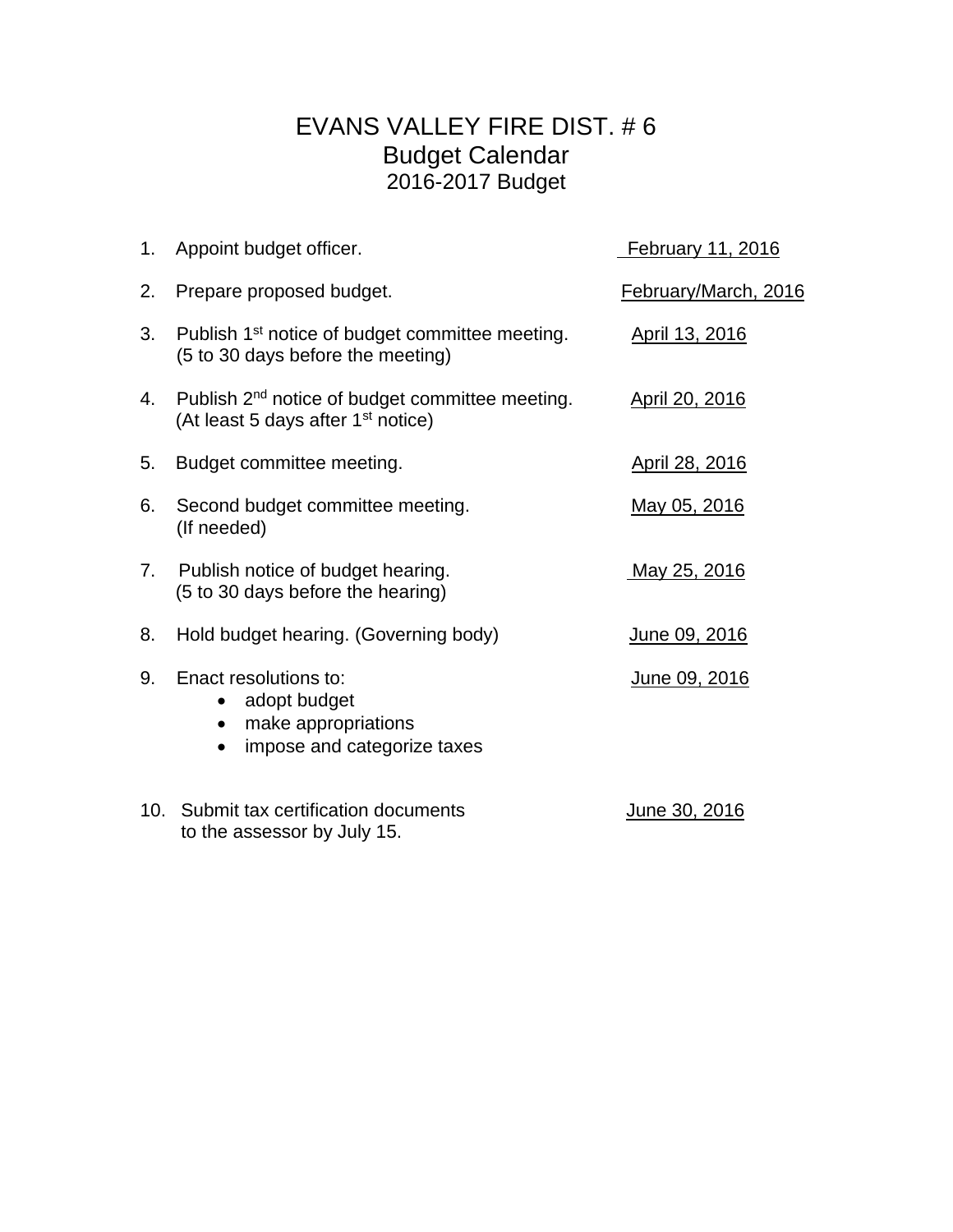Evans Valley Fire District #6 (Jackson County) 2016/2017 Annual Budget April 28, 2016

## Budget Message

The proposed budget of the Evans Valley Fire District #6 (Jackson County), for the fiscal year 2016-2017, was prepared by the budget officer in accordance with the direction of the Board of Directors, the Budget Committee and current regulations. The proposed budget does include a new fund this year (capital projects fund). It also contains a new account in the General Fund (Inter-fund Transfer).

### **General Account**

**Personal Services Budget Total** has increased by 5.63% from last year. Some of the increase came from employee raises. The other increase was due to a raise in health insurance coverage cost. **Materials and Services Budget Total** has decreased by 1.28% this year. The decrease was obtained by moving "turn-outs & brush gear" funding to "Capital Outlay" where our auditor suggested it should go. **Debt Service Budget** has been eliminated. We do not have any debt that we are making payments on. **Inter-fund Transfers** has been created to transfer funds to the newly created "**Capital Projects Fund**". **Capital Outlay Budget Total** decreased by 80.5% this year. There are no large capital improvement projects to fund this year.

The proposed budget is balanced in accordance to the permanent rate tax system. The proposed total budget decreased this year by 0.48%. This occurred mainly because we do not have any large capital projects planned this year.

The district uses the cash basis of accounting. I would like to thank everyone for their contributions to this document. A special thanks to the Budget Committee for your contribution to our community and fire district.

> William M. Fuller Fire Chief/ Budget Officer

\_\_\_\_\_\_\_\_\_\_\_\_\_\_\_\_\_\_\_\_\_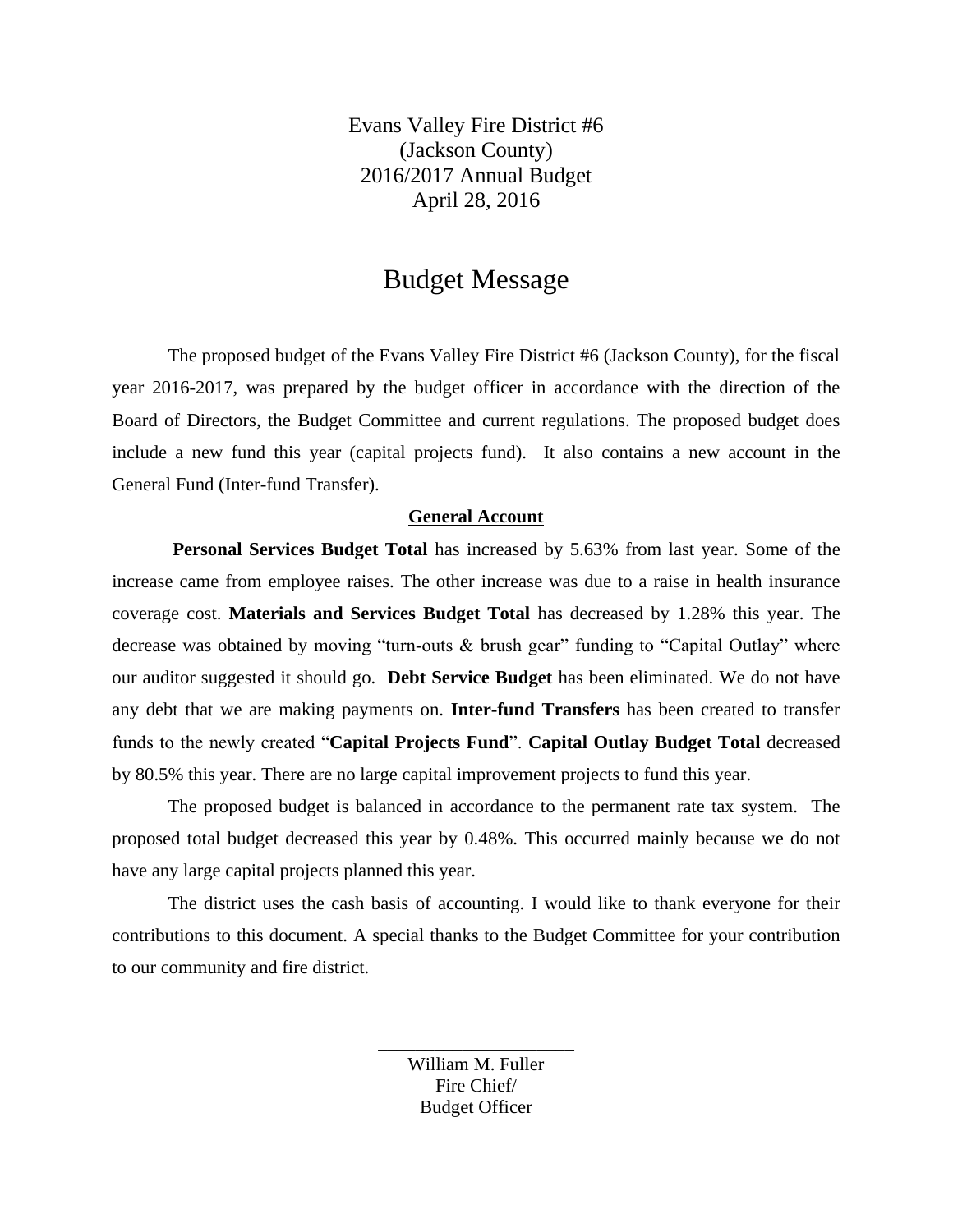## **Evans Valley Fire District #6 Budget 2016/2017**

| <b>General Fund</b>    |               |                |  |                                  |                 |                          |                |  |  |  |
|------------------------|---------------|----------------|--|----------------------------------|-----------------|--------------------------|----------------|--|--|--|
| <b>Revenue Summary</b> |               |                |  |                                  |                 |                          |                |  |  |  |
| <b>Actual</b>          | <b>Budget</b> |                |  | <b>Budget 2016/2017</b>          |                 |                          |                |  |  |  |
| 2013/2014              | 2014/2015     | 2015/2016      |  |                                  | <b>Proposed</b> | <b>Approved</b>          | <b>Adopted</b> |  |  |  |
| 160,240                | 164,881       | 158,000        |  | 5001 Cash on Hand                | 144,000         | 144,000                  | 144,000        |  |  |  |
| 13,418                 | 10,839        | 10,000         |  | 5002 Prior Year Taxes            | 10,000          | 10,000                   | 10,000         |  |  |  |
| 1,115                  | 1,105         | 1,000          |  | 5003 Interest Earned             | 1,100           | 1,100                    | 1,100          |  |  |  |
| 2,355                  | 12,887        | 2,000          |  | 5005 Other/Contract Fees/Grants  | 2,000           | 2,000                    | 2,000          |  |  |  |
| 177,128                | 189,712       | 171,000        |  | <b>Sub Total</b>                 | 157,100         | 157,100                  | 157,100        |  |  |  |
|                        |               | 321,106        |  | <b>Taxes to Balance</b>          | 332,643         | 332,643                  | 332,643        |  |  |  |
| 305,889                | 320,140       |                |  | <b>Taxes Collected</b>           |                 |                          |                |  |  |  |
| 483,017                | 509,852       | 492,106        |  | <b>Total</b>                     | 489,743         | 489,743                  | 489,743        |  |  |  |
|                        |               |                |  |                                  |                 |                          |                |  |  |  |
|                        |               |                |  | <b>Personnel Services Detail</b> |                 |                          |                |  |  |  |
| <b>Actual</b>          |               | <b>Budget</b>  |  |                                  |                 | <b>Budget 2016/2017</b>  |                |  |  |  |
| 2013/2014              | 2014/2015     | 2015/2016      |  |                                  |                 | <b>Proposed Approved</b> | <b>Adopted</b> |  |  |  |
| 50,426                 | 51,938        | 54,535         |  | 5101 Fire Chief                  | 57,261          | 57,261                   | 57,261         |  |  |  |
| 33,300                 | 35,550        | 38,420         |  | 5102 Captain                     | 39,583          | 39,583                   | 39,583         |  |  |  |
| 6,448                  | 6,693         | 7,112          |  | 5103 FICA                        | 7,409           | 7,409                    | 7,409          |  |  |  |
| 954                    | 4,825         | 5,000          |  | 5104 Worker's Compensation       | 5,500           | 5,500                    | 5,500          |  |  |  |
| 5,411                  | 5,391         | 5,658          |  | 5105 PERS                        | 6,900           | 6,900                    | 6,900          |  |  |  |
| 24,583                 | 28,404        | 30,543         |  | 5106 Health Insurance            | 32,600          | 32,600                   | 32,600         |  |  |  |
| 1,873                  | 1,264         | 1,300          |  | 5108 Unemployment Insurance      | 1,350           | 1,350                    | 1,350          |  |  |  |
| 0                      | 0             | $\overline{0}$ |  | 5109 Staff Overtime              | 0               | 0                        | 0              |  |  |  |
| 564                    | 0             | $\Omega$       |  | 5110 Part Time Firefighter       | 0               | 0                        | 0              |  |  |  |
| 123,559                | 134,065       | 142,568        |  | <b>Total Personnel Services</b>  | 150,603         | 150,603                  | 150,603        |  |  |  |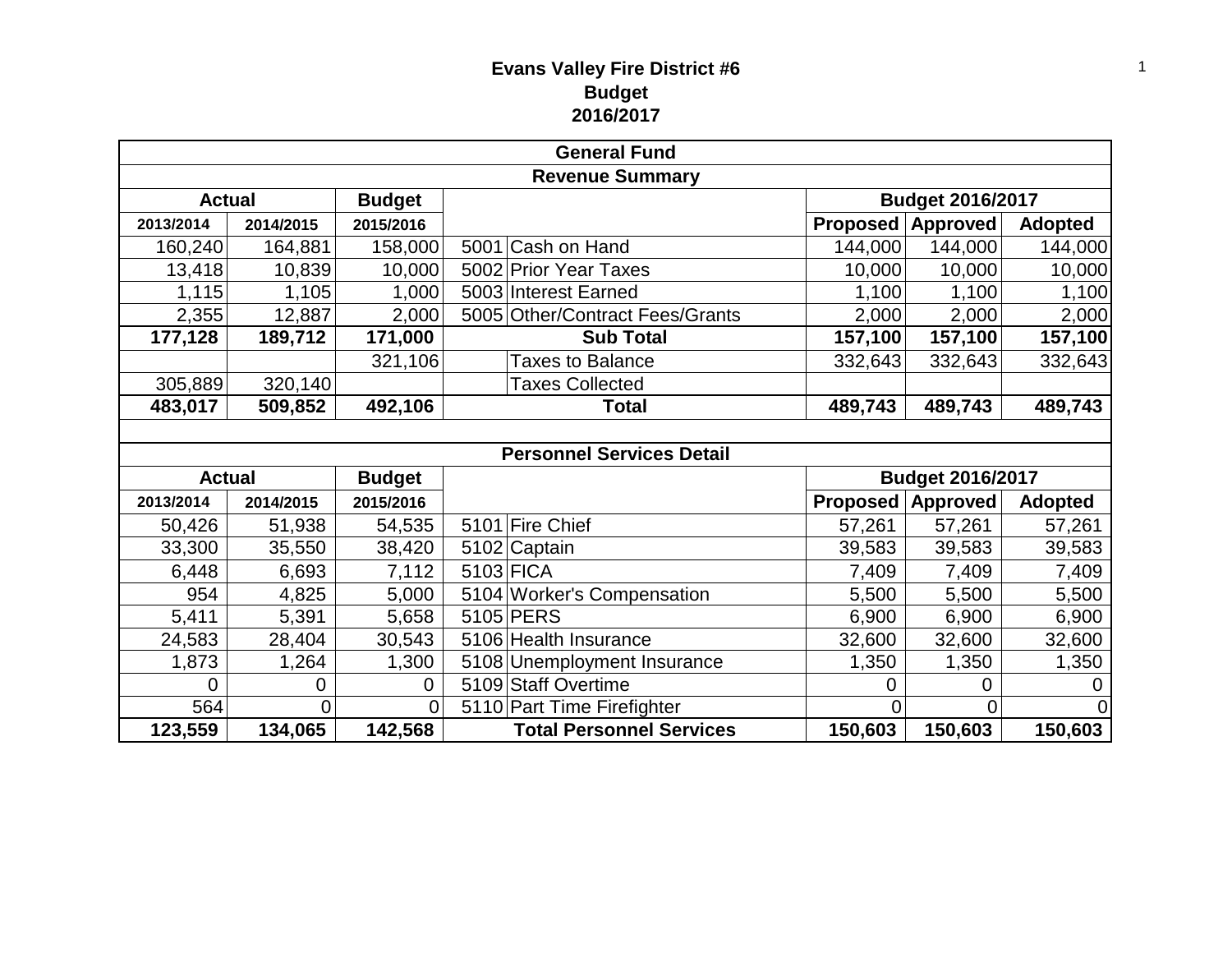## **Evans Valley Fire District #6 Budget 2016/2017**

| <b>Materials and Services Detail</b> |                |                |             |                                       |                         |                          |                |  |
|--------------------------------------|----------------|----------------|-------------|---------------------------------------|-------------------------|--------------------------|----------------|--|
| <b>Budget</b><br><b>Actual</b>       |                |                |             |                                       | <b>Budget 2016/2017</b> |                          |                |  |
| 2013/2014                            | 2014/2015      | 2015/2016      |             |                                       |                         | <b>Proposed Approved</b> | <b>Adopted</b> |  |
| 6,675                                | 5,955          | 6,400          | $5201$ Fuel |                                       | 6,400                   | 6,400                    | 6,400          |  |
| 7,716                                | 11,151         | 5,000          |             | 5203 Vehicle Repair & Maint.          | 6,645                   | 6,645                    | 6,645          |  |
| 4,971                                | 4,011          | 5,600          |             | 5204 Building Repair & Maint.         | 5,600                   | 5,600                    | 5,600          |  |
| 1,460                                | 2,092          | 1,000          |             | 5205 Radios, Pagers, Repair & Maint.  | 1,000                   | 1,000                    | 1,000          |  |
| 833                                  | 1,232          | 1,500          |             | 5206 Station Supplies                 | 1,500                   | 1,500                    | 1,500          |  |
| 5                                    | 327            | 320            |             | 5207 Tools; Apparatus & Station       | 320                     | 320                      | 320            |  |
| 7,228                                | 7,769          | 10,000         |             | 5208 Training                         | 10,000                  | 10,000                   | 10,000         |  |
| 2,558                                | 1,987          | 2,500          |             | 5209 Office Supplies                  | 2,500                   | 2,500                    | 2,500          |  |
| 19,357                               | 19,979         | 20,958         |             | 5210 Dispatch Contract (ECSO)         | 21,690                  | 21,690                   | 21,690         |  |
| 1,155                                | 4,037          | 4,500          |             | 5211 Firefighter Misc. Supplies       | 4,500                   | 4,500                    | 4,500          |  |
| 2,638                                | 2,302          | 2,200          |             | 5212 Fire Prevent. & Public Ed.       | 2,200                   | 2,700                    | 2,700          |  |
| 10,418                               | 11,196         | 12,000         |             | 5215 Insurance                        | 12,000                  | 12,000                   | 12,000         |  |
| 658                                  | 2,131          | 3,000          |             | 5216 Election/Legal                   | 3,000                   | 2,900                    | 2,900          |  |
| 4,890                                | 5,040          | 4,800          |             | 5217 Accounting                       | 6,000                   | 6,000                    | 6,000          |  |
| 3,400                                | 3,550          | 3,900          |             | $5218$ Audit                          | 3,900                   | 4,100                    | 4,100          |  |
| 3,084                                | 3,548          | 3,500          |             | 5219 EMS Supplies & Fees              | 3,500                   | 3,500                    | 3,500          |  |
| 2,008                                | 3,280          | 3,500          |             | 5220 Health & Safety                  | 3,500                   | 3,500                    | 3,500          |  |
| 0                                    | $\overline{0}$ | $\overline{0}$ |             | 5221 Sleeper Program                  | 0                       | $\overline{0}$           | $\overline{0}$ |  |
| 4,216                                | 5,987          | 6,000          |             | 5222 Volunteer Recognition            | 6,000                   | 6,000                    | 6,000          |  |
| 1,334                                | 1,858          | 1,300          |             | 5223 Membership Dues                  | 1,800                   | 1,800                    | 1,800          |  |
| 773                                  | 160            | 1,000          |             | 5224 Computer Upgrade                 | 1,000                   | 1,000                    | 1,000          |  |
| 0                                    | $\overline{0}$ | 400            |             | 5225 Office Equipment                 | 400                     | 400                      | 400            |  |
| 606                                  | 228            | 2,000          |             | 5226 Vol. Fuel Reimbursement          | 2,000                   | 1,400                    | 1,400          |  |
| 31,059                               | 25,988         | 36,000         |             | 5227 Student Program                  | 36,000                  | 36,000                   | 36,000         |  |
| 7069                                 | 2,266          | 5,000          |             | 5229 Volunteer & Paid Uniforms        | 5,000                   | 5,000                    | 5,000          |  |
| 196                                  | 0              | 7,000          |             | 5230 Turn-Outs & Brush Gear           | 0                       | 0                        |                |  |
| 12730                                | 10,930         | 15,883         |             | 5231 Utilities                        | 16,685                  | 16,685                   | 16,685         |  |
| 137,037                              | 137,004        | 165,261        |             | <b>Total Materials &amp; Services</b> | 163,140                 | 163,140                  | 163,140        |  |
|                                      |                |                |             |                                       |                         |                          |                |  |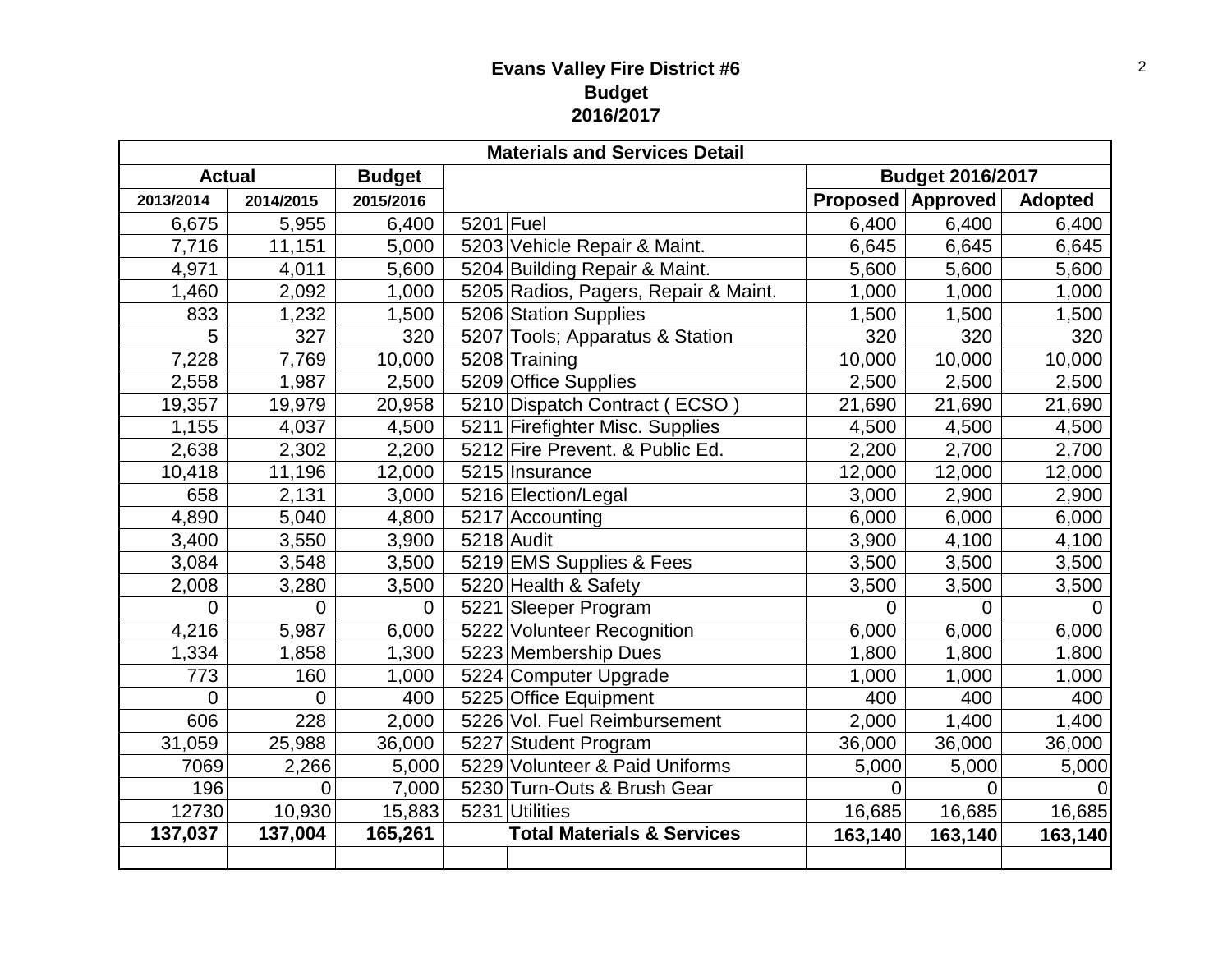## **Evans Valley Fire District #6 Budget 2016/2017**

| <b>Interfund Transfers</b>    |                |                  |                                        |                         |                 |                |  |  |  |
|-------------------------------|----------------|------------------|----------------------------------------|-------------------------|-----------------|----------------|--|--|--|
| <b>Actual</b>                 |                | <b>Budget</b>    |                                        | <b>Budget 2016/2017</b> |                 |                |  |  |  |
| 2013/2014                     | 2014/2015      | 2015/2016        |                                        | <b>Proposed</b>         | <b>Approved</b> | <b>Adopted</b> |  |  |  |
| 0                             | 0              | $\mathbf 0$      | 6310 Transfer to Capital Projects Fund | 50,000                  | 50,000          | 50,000         |  |  |  |
| 0                             | $\mathbf 0$    | 0                | 6311                                   | 0                       | 0               | 0              |  |  |  |
| 0                             | $\overline{0}$ | $\boldsymbol{0}$ | 6312                                   | 0                       | $\overline{0}$  | $\Omega$       |  |  |  |
| $\mathbf 0$                   | $\mathbf 0$    | $\mathbf{0}$     | <b>Total Inter-Fund Transfer</b>       | 50,000                  | 50,000          | 50,000         |  |  |  |
|                               |                |                  |                                        |                         |                 |                |  |  |  |
| <b>Capital Outlay Details</b> |                |                  |                                        |                         |                 |                |  |  |  |
| <b>Actual</b>                 |                | <b>Budget</b>    |                                        | <b>Budget 2016/2017</b> |                 |                |  |  |  |
| 2013/2014                     | 2014/2015      | 2015/2016        |                                        | <b>Proposed</b>         | <b>Approved</b> | <b>Adopted</b> |  |  |  |
| 7,500                         | 0              | 42,000           | 5301 Property/Capital Improvements     | 0                       | 0               | 0              |  |  |  |
| 0                             | $\overline{0}$ | 0                | 5303 Pagers & Portable Radios          | 0                       | $\overline{0}$  | 0              |  |  |  |
| 0                             | $\overline{0}$ | $\Omega$         | 5306 Turn-Outs & Brush Gear            | 8,000                   | 8,000           | 8,000          |  |  |  |
| 50,040                        | 64,162         | 30,000           | 5307 Apparatus & Equipment             | 6,000                   | 6,000           | 6,000          |  |  |  |
| 0                             | 0              | $\overline{0}$   | 5309 Hoses, Nozzles & Appliances       | 0                       | 0               | 0              |  |  |  |
| 57,540                        | 64,162         | 72,000           | <b>Total Capital Outlay</b>            | 14,000                  | 14,000          | 14,000         |  |  |  |
|                               |                |                  |                                        |                         |                 |                |  |  |  |
|                               |                |                  |                                        |                         |                 |                |  |  |  |
| <b>Operating Contingency</b>  |                |                  |                                        |                         |                 |                |  |  |  |
| <b>Actual</b>                 |                | <b>Budget</b>    |                                        | <b>Budget 2016/2017</b> |                 |                |  |  |  |
| 2013/2014                     | 2014/2015      | 2015/2016        |                                        | <b>Proposed</b>         | <b>Approved</b> | <b>Adopted</b> |  |  |  |
| 0                             | 0              | 12000            | 5401 Operating Contingency             | 12,000                  | 12000           | 12,000         |  |  |  |
| 0                             | 0              | 12000            | <b>Total Operating Contingency</b>     | 12,000                  | 12000           | 12000          |  |  |  |
|                               |                |                  |                                        |                         |                 |                |  |  |  |
|                               |                |                  |                                        |                         |                 |                |  |  |  |
| <b>Expenditures Totals</b>    |                |                  |                                        |                         |                 |                |  |  |  |
| 483,017                       | 509,852        | 492,106          | <b>Fund Revenue</b>                    | 489,743                 | 489,743         | 489,743        |  |  |  |
| 318,136                       | 335,231        | 391,829          | <b>Fund Expenses</b>                   | 389,743                 | 389,743         | 389,743        |  |  |  |
| 164,881                       | 174,621        | 100,277          | <b>Unnap. Ending Fund Balance</b>      | 100,000                 | 100,000         | 100,000        |  |  |  |